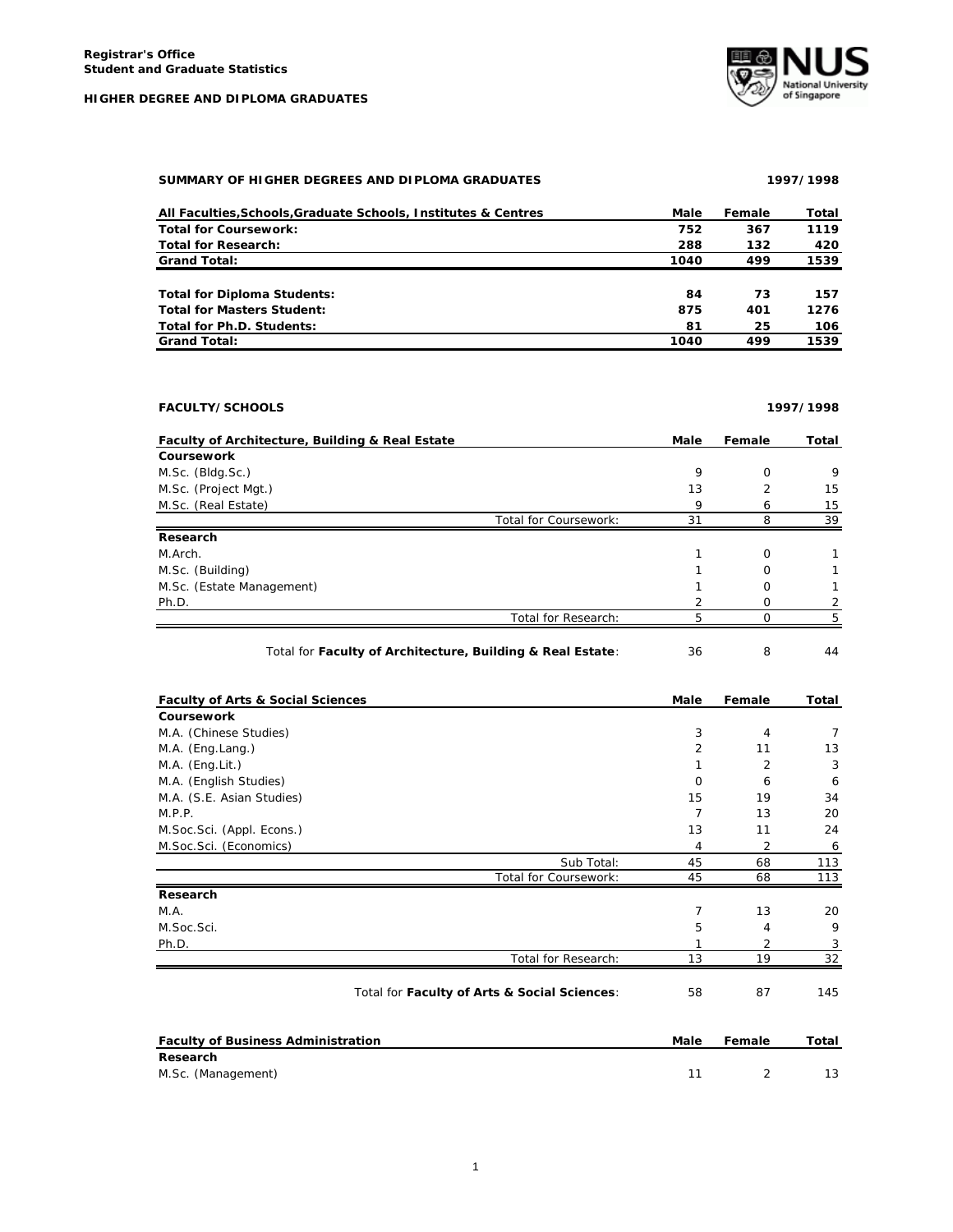**HIGHER DEGREE AND DIPLOMA GRADUATES**



| Ph.D.                         |                                               | 2                   | 1            | $\overline{3}$ |
|-------------------------------|-----------------------------------------------|---------------------|--------------|----------------|
|                               | Total for Research:                           | 13                  | 3            | 16             |
|                               | Total for Faculty of Business Administration: | 13                  | 3            | 16             |
| <b>Faculty of Engineering</b> |                                               | Male                | Female       | Total          |
| Research                      |                                               |                     |              |                |
| M.Eng.                        |                                               | 122                 | 34           | 156            |
| Ph.D.                         | Total for Research:                           | 30<br>152           | 6<br>40      | 36<br>192      |
|                               | Total for Faculty of Engineering:             | 152                 | 40           | 192            |
| <b>Faculty of Law</b>         |                                               | Male                | Female       | Total          |
| Coursework                    |                                               |                     |              |                |
| Dip.Bus.Law                   |                                               | 1                   | $\mathbf{1}$ | 2              |
| Dip.Sing.Law                  |                                               | 8                   | 5            | 13             |
| Postgraduate Dip. Law         |                                               | 3                   | 1            | 4              |
| Postgraduate Dip.Sing.Law     | Sub Total:                                    | 16<br>28            | 21<br>28     | 37<br>56       |
| LL.M.                         |                                               | 13                  | 17           | 30             |
| M.C.L.                        |                                               | $\overline{2}$      | 2            | 4              |
|                               | Sub Total:                                    | 15                  | 19           | 34             |
|                               | Total for Coursework:                         | 43                  | 47           | 90             |
| Research                      |                                               |                     |              |                |
| LL.M.                         |                                               | 0                   | 1            | 1              |
|                               | Total for Research:                           | 0                   | $\mathbf{1}$ | $\mathbf{1}$   |
|                               | Total for Faculty of Law:                     | 43                  | 48           | 91             |
| <b>Faculty of Medicine</b>    |                                               | Male                | Female       | Total          |
| Research                      |                                               |                     |              |                |
| D.Sc.                         |                                               | 1                   | 0            | 1              |
| M.D.<br>M.Sc.                 |                                               | 1<br>$\overline{7}$ | 0<br>12      | 1<br>19        |
| Ph.D.                         |                                               | 10                  | 9            | 19             |
|                               | Total for Research:                           | 19                  | 21           | 40             |
|                               | Total for Faculty of Medicine:                | 19                  | 21           | 40             |
| <b>Faculty of Science</b>     |                                               | Male                | Female       | Total          |
| Coursework                    |                                               |                     |              |                |
| M.Sc. (Comp. & Info.Sci.)     |                                               | 21                  | 11           | 32             |
|                               | Sub_Total:                                    | 21                  | 11           | 32             |
|                               | Total for Coursework:                         | 21                  | 11           | 32             |
| Research<br>M.Sc.             |                                               |                     |              |                |
| Ph.D.                         |                                               | 51<br>31            | 38<br>7      | 89<br>38       |
|                               | Total for Research:                           | 82                  | 45           | 127            |
|                               |                                               |                     |              |                |
|                               | Total for Faculty of Science:                 | 103                 | 56           | 159            |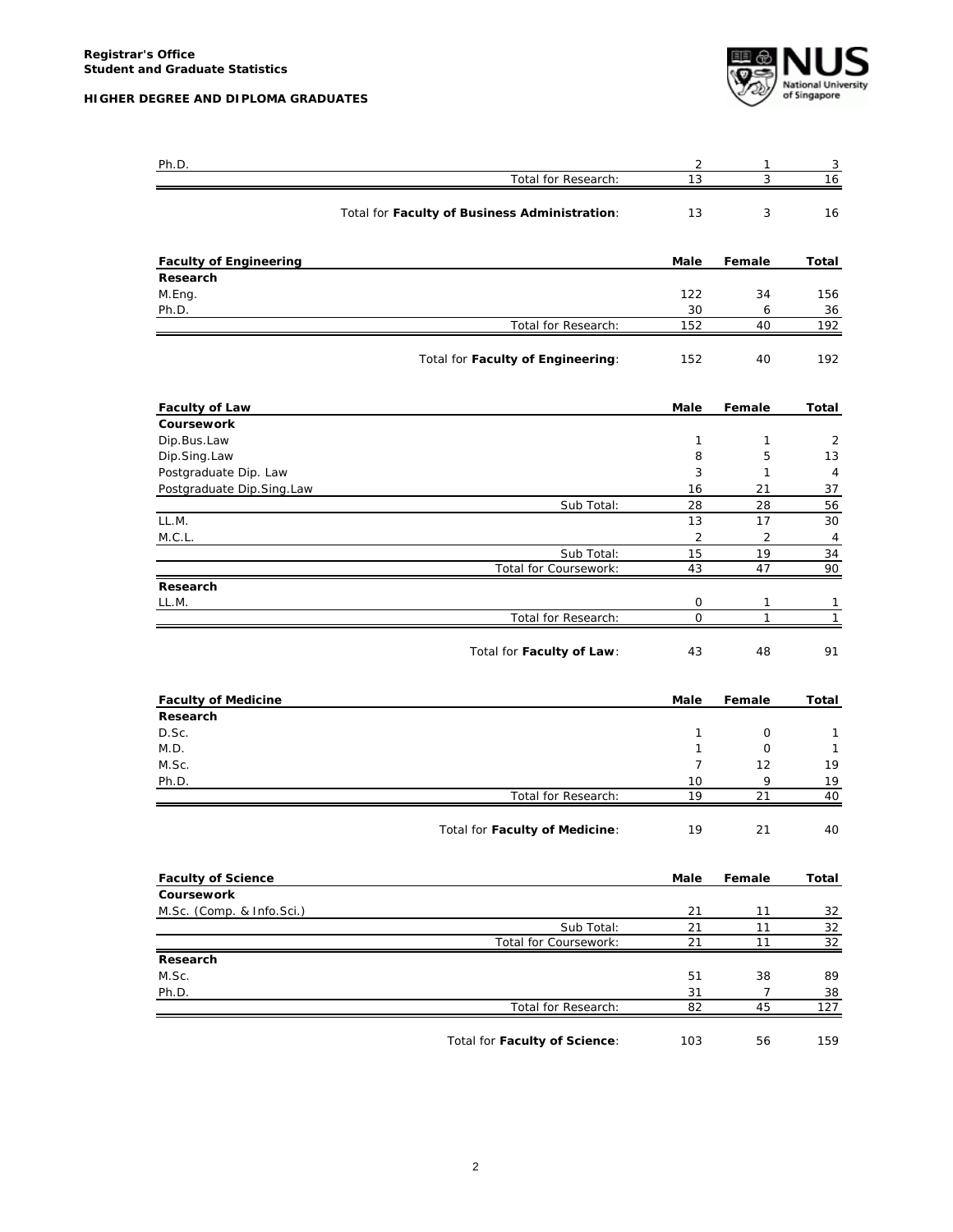|  |  | HIGHER DEGREE AND DIPLOMA GRADUATES |  |
|--|--|-------------------------------------|--|
|  |  |                                     |  |



| <b>GRADUATE SCHOOLS</b>                           |                |                | 1997/1998                                                |
|---------------------------------------------------|----------------|----------------|----------------------------------------------------------|
| <b>Graduate School of Business</b>                | Male           | Female         | Total                                                    |
| Coursework                                        |                |                |                                                          |
| Dip.Bus.Admin.                                    | 19             | 13             | 32                                                       |
| Sub Total:                                        | 19             | 13             | 32                                                       |
| Asia-Pacific Executive MBA                        | 15             | $\overline{2}$ | 17                                                       |
| Asia-Pacific Executive MBA (conducted in Chinese) | 12             | 3              | 15                                                       |
| M.B.A.                                            | 45             | 21             | 66                                                       |
| M.B.A. (conducted in Chinese)                     | 64             | 56             | 120                                                      |
| M.Sc. (Mgt. of Tech.)                             | 38             | 15             | 53                                                       |
| Sub Total:                                        | 174            | 97             | 271                                                      |
| Total for Coursework:                             | 193            | 110            | 303                                                      |
| Total for Graduate School of Business:            | 193            | 110            | 303                                                      |
| <b>Graduate School of Dental Studies</b>          | Male           | Female         | Total                                                    |
| Coursework                                        |                |                |                                                          |
| M.D.S. (Oral & Maxillofacial Surg.)               | $\mathbf{1}$   | 0              | $\mathbf{1}$                                             |
| M.D.S. (Orthodontics)                             | 2              | 0              | $\overline{c}$                                           |
| Sub Total:                                        | 3              | $\mathsf{O}$   | 3                                                        |
| Total for Coursework:                             | 3              | 0              | 3                                                        |
| Total for Graduate School of Dental Studies:      | 3              | $\mathbf 0$    | 3                                                        |
| <b>Graduate School of Engineering</b>             | Male           | Female         | Total                                                    |
| <b>Coursework</b>                                 |                |                |                                                          |
| Dip. Aviation Mgt.                                | $\overline{4}$ | $\mathbf 0$    | $\overline{4}$                                           |
| Dip.Env.Eng.                                      | 6              | $\overline{2}$ | 8                                                        |
| Sub Total:                                        | 10             | $\overline{2}$ | 12                                                       |
| M.Sc. (Civil Eng.)                                | 50             | 13             | 63                                                       |
| M.Sc. (Elect. Eng.)                               | 73             | $\overline{7}$ | 80                                                       |
| M.Sc. (Env. Eng.)                                 | 19             | 1              | 20                                                       |
| M.Sc. (Ind. & Sys. Eng.)                          | 53             | 8              |                                                          |
| M.Sc. (Mat'l Sc. & Eng.)                          | 9              | $\overline{2}$ |                                                          |
| M.Sc. (Mech. Eng.)                                | 28             | 3              |                                                          |
| M.Sc. (Mechatronics)                              |                |                |                                                          |
|                                                   | 14             | 1              |                                                          |
| M.Sc. (Transp. Sys. & Mgt.)                       | 9              | 5              |                                                          |
| Sub Total:                                        | 255            | 40             |                                                          |
| Total for Coursework:                             | 265            | 42             |                                                          |
| Total for Graduate School of Engineering:         | 265            | 42             |                                                          |
| <b>Graduate School of Medical Studies</b>         | Male           | Female         | 61<br>11<br>31<br>15<br>14<br>295<br>307<br>307<br>Total |
| Coursework                                        |                |                |                                                          |
| M.Clinical Embryology                             | 6              | 7              | 13                                                       |
| M.Med. (Anaesthesia)                              | $\overline{2}$ | 5              |                                                          |

| $11.911.0011$ $11.001$ $10.001$ |    |   | . . |
|---------------------------------|----|---|-----|
| M.Med. (Anaesthesia)            |    | b | 7   |
| M.Med. (Family Medicine)        | 13 | 6 | 19  |
| M.Med. (Internal Medicine)      | 13 |   | 16  |
| M.Med. (Obst. & Gynae.)         |    |   | 5   |
| M.Med. (OM)                     |    |   | 6   |
| M.Med. (Ophthalmology)          |    |   | 12  |
| M.Med. (Paediatrics)            |    | 4 | 9   |
| M.Med. (PH)                     |    |   | 9   |